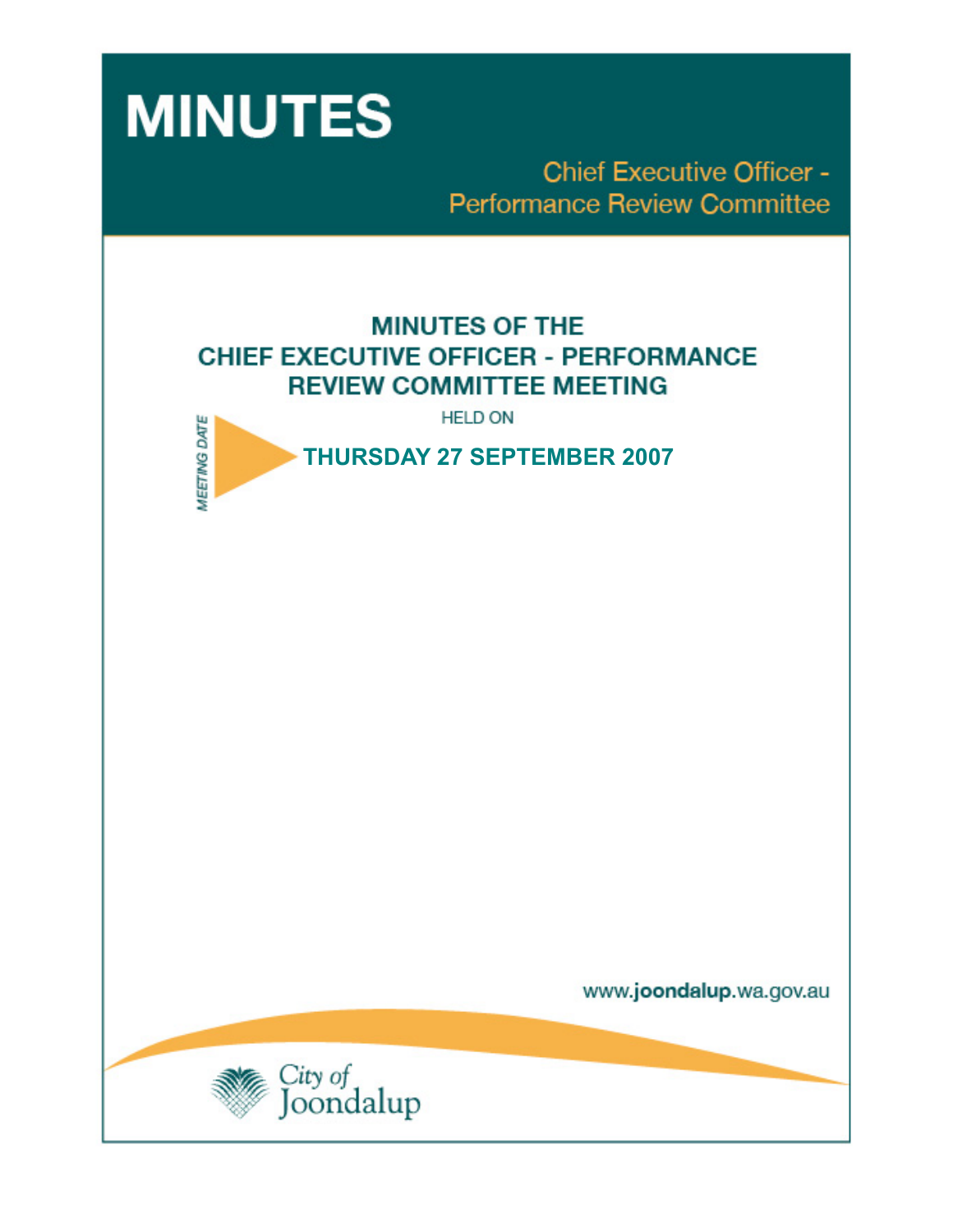# **CITY OF JOONDALUP**

## **MINUTES OF THE CHIEF EXECUTIVE OFFICER PERFORMANCE REVIEW COMMITTEE HELD IN THE COUNCILLORS' WEST WARD OFFICE, JOONDALUP CIVIC CENTRE, BOAS AVENUE, JOONDALUP ON THURSDAY, 27 SEPTEMBER 2007**

## **ATTENDANCE**

#### **Committee Members:**

Cr Russ Fishwick *Presiding Person* South Ward Mayor Troy Pickard Cr Tom McLean North Ward Cr Steve Magyar North-Central Ward Cr Brian Corr South-East Ward

# **Officers:**

Chief Executive Officer: GARRY HUNT

#### **In attendance:**

Mr John Phillips, Workplace Solutions

#### **DECLARATION OF OPENING**

The Presiding Person declared the meeting open at 1705 hrs.

# **APOLOGIES/LEAVE OF ABSENCE**

#### **Leave of Absence previously approved:**

Cr G Amphlett 25 September 2007 to 28 September 2007 inclusive

#### **CONFIRMATION OF MINUTES**

#### MINUTES OF THE CHIEF EXECUTIVE OFFICER – PERFORMANCE REVIEW COMMITTEE MEETING HELD ON MONDAY, 24 SEPTEMBER 2007

This will be undertaken at the next meeting of the Chief Executive Officer - Performance Review Committee.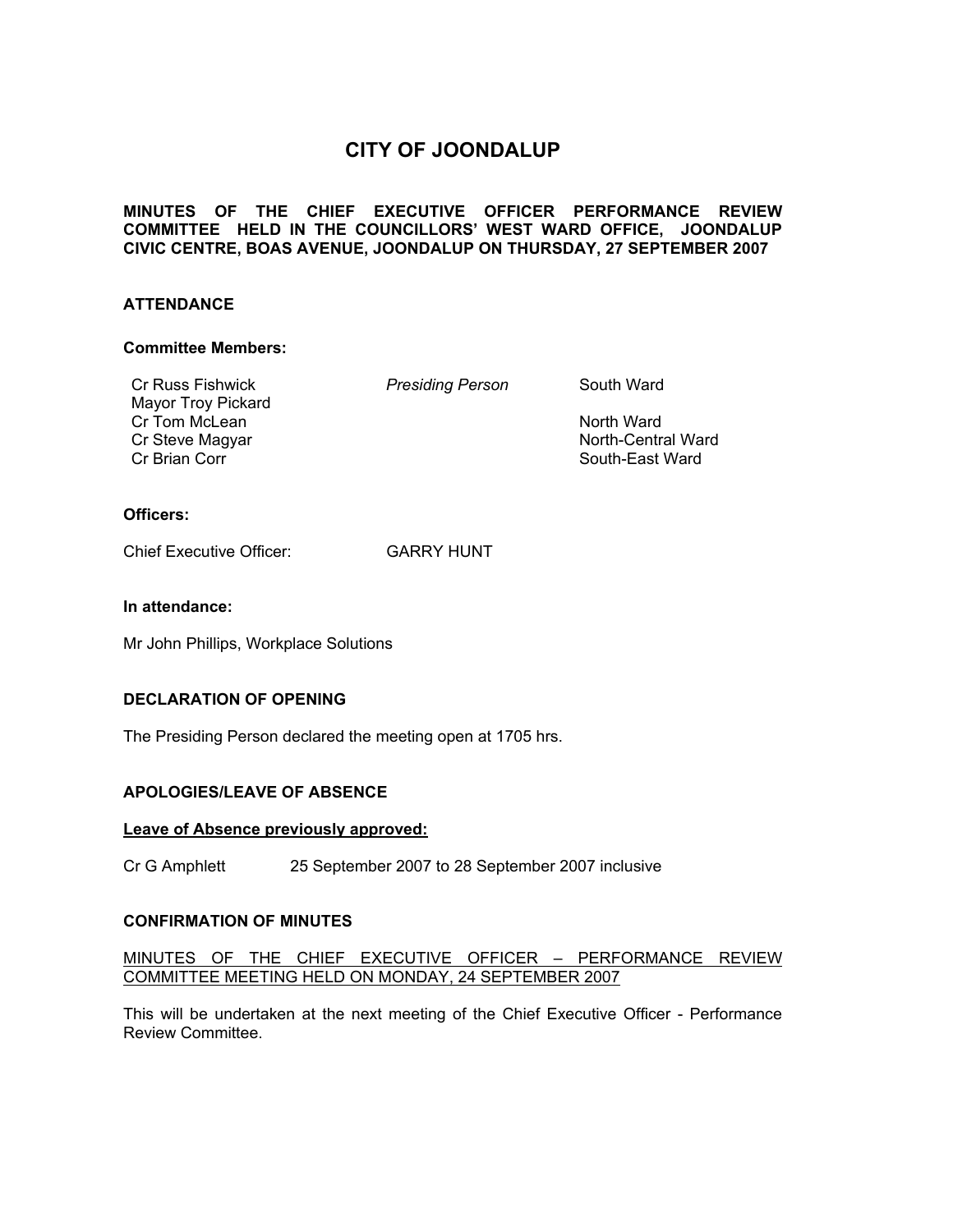# **ANNOUNCEMENTS BY THE PRESIDING PERSON WITHOUT DISCUSSION**

Nil

# **Disclosure of Financial Interest**

*A declaration under this section requires that the nature of the interest must be disclosed. Consequently a member who has made a declaration must not preside, participate in, or be present during any discussion or decision-making procedure relating to the matter the subject of the declaration.* 

| <b>Name/Position</b>      | Mr Garry Hunt - Chief Executive Officer          |  |
|---------------------------|--------------------------------------------------|--|
| <b>Item No/Subject</b>    | Item 1 - CEO Annual Performance Review Interview |  |
| <b>Nature of interest</b> | Financial                                        |  |
| <b>Extent of Interest</b> | Mr Hunt holds the position of CEO                |  |

# **Disclosure of interest affecting impartiality**

*Elected Members and staff are required under the Code of Conduct, in addition to declaring any financial interest, to declare any interest that may affect their impartiality in considering a matter. This declaration does not restrict any right to participate in or be present during the decision-making process. The Elected Member/employee is also encouraged to disclose the nature of the interest.* 

| <b>Name/Position</b>      | Mr Mike Tidy - Director Corporate Services                       |  |
|---------------------------|------------------------------------------------------------------|--|
| <b>Item No/Subject</b>    | Item 1 - CEO Annual Performance Review Interview                 |  |
| <b>Nature of interest</b> | Interest that may affect impartiality                            |  |
| <b>Extent of Interest</b> | Due to the nature of his employment relationship with<br>the CEO |  |

# **IDENTIFICATION OF MATTERS FOR WHICH THE MEETING MAY SIT BEHIND CLOSED DOORS**

Nil

#### **PETITIONS AND DEPUTATIONS**

Nil

# **SUSPENSION OF STANDING ORDERS LOCAL LAW 2005**

**MOVED Cr Fishwick, SECONDED Cr Magyar that the CEO Performance Review Committee SUSPENDS the City's Standing Orders Local Law 2005 to enable the Committee to conduct the CEO's performance review interview, the time being 1705 hrs.** 

#### **The Motion was Put and CARRIED (5/0) CARRIED** (5/0)

**In favour of the Motion:** Crs Fishwick, Corr, McLean and Magyar, Mayor Pickard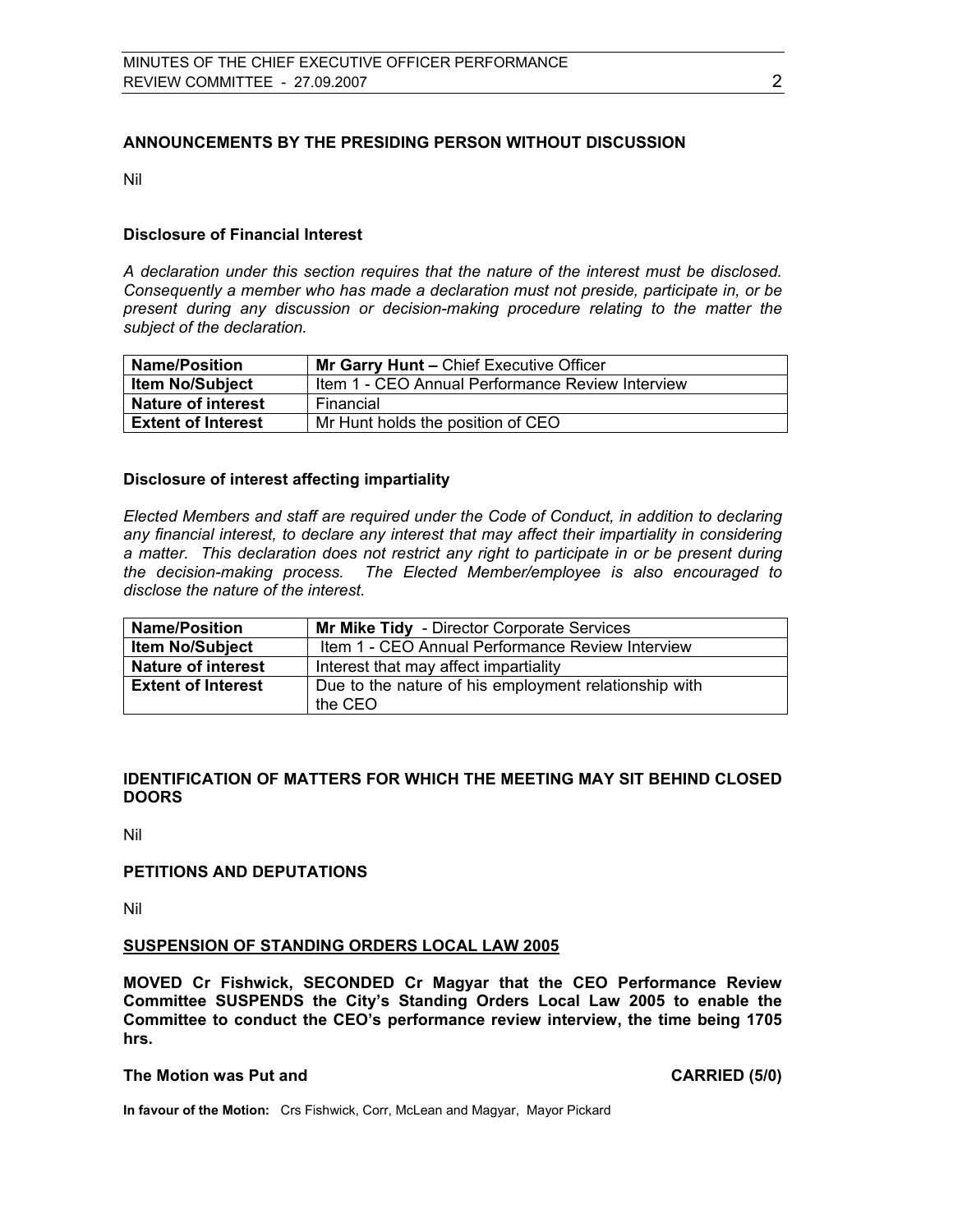# **ITEM 1 CEO ANNUAL PERFORMANCE REVIEW INTERVIEW [74574]**

WARD: All

| <b>RESPONSIBLE</b> | Mr Mike Tidy              |
|--------------------|---------------------------|
| <b>DIRECTOR:</b>   | <b>Corporate Services</b> |

#### **PURPOSE**

The purpose of this report is for the CEO Performance Review Committee (the committee) to undertake the scheduled interview with the Chief Executive Officer (CEO) in relation to his annual performance review.

#### **EXECUTIVE SUMMARY**

The committee now needs to conduct the scheduled interview.

*That the CEO Performance Review Committee AGREES, to commence the interview with the CEO in relation to his annual performance review.* 

#### **BACKGROUND**

The scheduled interview of the CEO for the purposes of conducting his performance review in accordance with clause 11.3(b) of the CEO's contract was agreed by the committee at its meeting of the 18 September 2007.

#### **DETAILS**

#### **Issues and options considered:**

As all of the preliminary requirements in accordance with Clause 11 of the CEO's contract leading to the scheduled interview have been completed there are no issues preventing the interview, taking place.

#### **Link to Strategic Plan:**

Objective 4.5 - To manage our workforce as a strategic business resource.

#### **Legislation – Statutory Provisions:**

Included in Clause 3 Executive Duties, of the CEO's Employment Contract are the following references to the Local Government Act 1995 and other regulatory requirements:

- "3.3 exercise such powers and carry out such duties and functions as are imposed in the Act, and all other relevant laws, regulations and Standing **Orders**
- 3.4 fulfil the functions of a CEO as prescribed in the Act
- 3.5 comply with the Council's policies and procedures and Code of Conduct, as varied from time to time by the Council"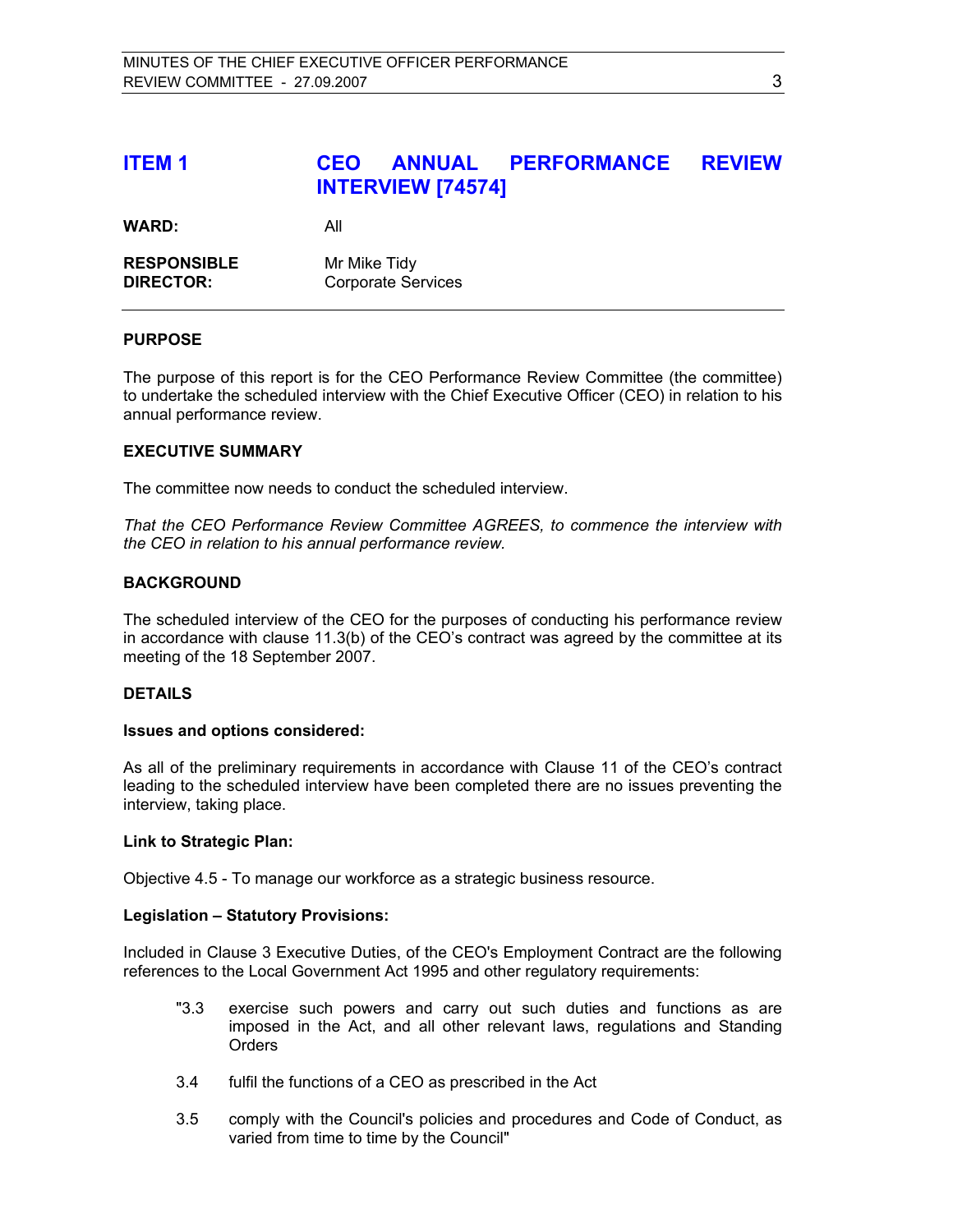It should be noted that the committee has no delegated power.

#### **Risk Management considerations:**

The performance review process is designed to evaluate and assess the CEO's performance against Key Performance Indicators on a periodic basis and the Performance Review Committee is required to refer its concluded report to the Council for consideration.

#### **Financial/Budget Implications:**

In conducting the performance review under the CEO's Employment contract, the Performance Review Committee is required to consult with and seek guidance from an external and independent human resources expert, or similar, to facilitate the review of the CEO's performance (Clause 11.3(e)(i)).

The cost of the appointed consultant is covered by the City's consultancy budget for 2007/08.

#### **Policy Implications:**

Not Applicable.

#### **Regional Significance:**

Not Applicable.

#### **Sustainability Implications:**

Not Applicable.

#### **Consultation:**

As part of the review process the under clause  $11(3)(e)(ii)$  the Performance Review Committee is required to seek written comments in relation to the CEO's performance from all individual Elected Members.

#### **COMMENT**

The committee has now completed all of the steps and received all of the input stipulated in the CEO's contract as required prior to the conduct of the scheduled interview.

#### **ATTACHMENTS**

Nil.

#### **VOTING REQUIREMENTS**

Simple majority.

**OFFICER'S RECOMMENDATION:** That the CEO Performance Review Committee AGREES to commence the interview with the CEO in relation to his annual performance review.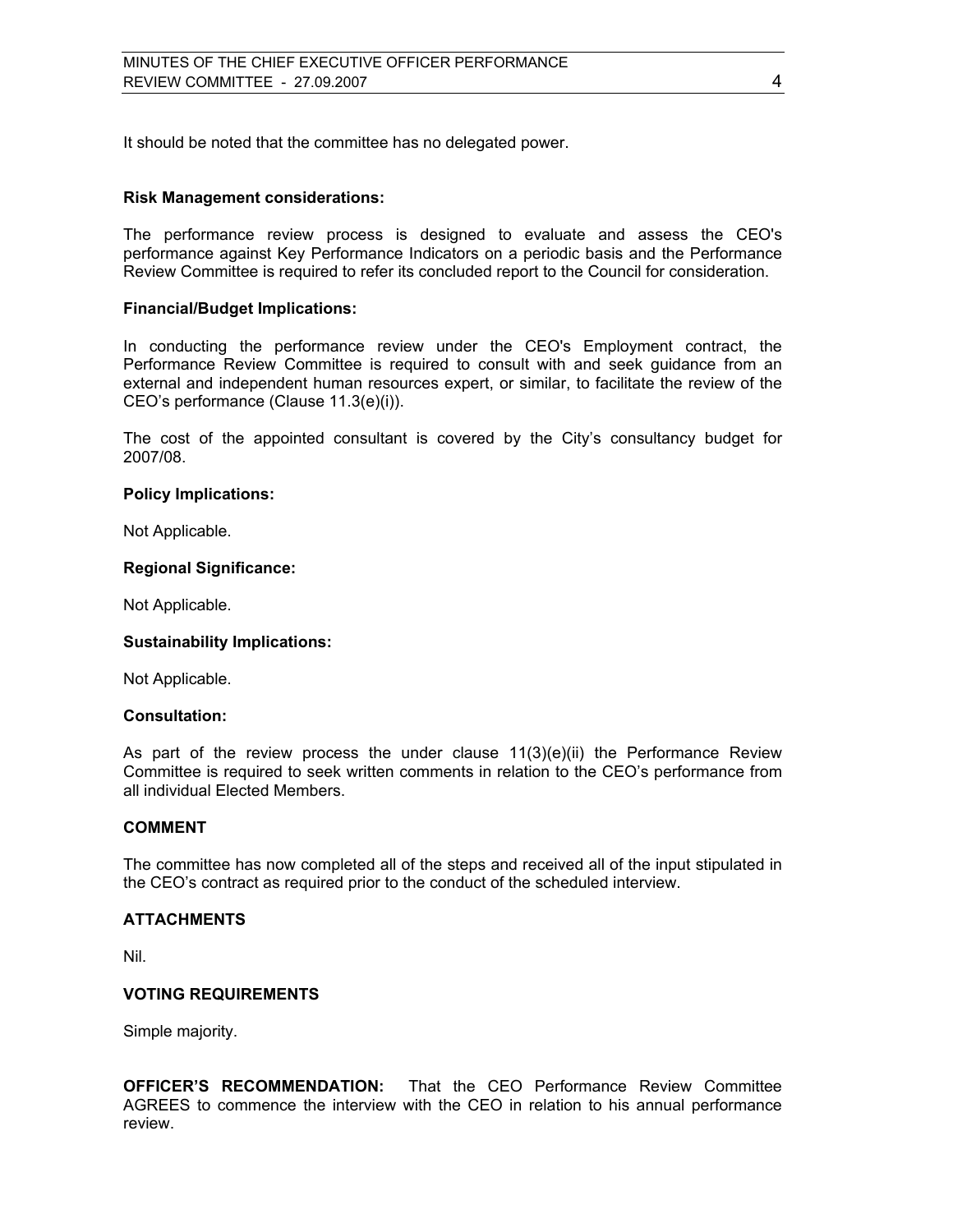# **MOVED Cr Magyar, SECONDED Cr McLean that the Chief Executive Officer's report assessing his performance during the review period be RECEIVED.**

#### **The Motion was Put and CARRIED (5/0) CARRIED (5/0)**

**In favour of the Motion:** Crs Fishwick, Corr, McLean and Magyar, Mayor Pickard

The Presiding Person invited Committee Members and the Chief Executive Officer to discuss matters raised as part of the review and feedback process. A range of questions was asked by Committee Members and were responded to by Mr Hunt.

Discussion took place regarding the relevance and applicability of the Key Result Areas used in the review process.

The Chairman provided and spoke to a written report on the process to date – Appendix 1 refers.

**MOVED Mayor Pickard, SECONDED Cr Corr that the report dated 26 September 2007 submitted by the Presiding Person of the Chief Executive Officer Performance Review Committee (forming Attachment 1) dealing with an overview of the Elected Members' Annual Assessment of the Chief Executive Officer, be RECEIVED.** 

#### **The Motion was Put and CARRIED (5/0) CARRIED (5/0)**

**In favour of the Motion:** Crs Fishwick, Corr, McLean and Magyar, Mayor Pickard

It was agreed that the Chief Executive Officer, Director Corporate Services and Mr John Phillips, Consultant would finalise the details of a new Key Result Area – 'Major Projects', and to update KRA 2 – Strategic Management, which will be incorporated in the Item to be tabled at the Committee meeting scheduled to be held on 2 October 2007, and then as part of a final report to be tabled at the next occurring ordinary Meeting of Council – (Appendix 2 refers).

#### **RESUMPTION OF STANDING ORDERS LOCAL LAW 2005**

**MOVED Cr Fishwick, SECONDED Cr Magyar that Standing Orders be RESUMED, the time being 1812 hrs.**

#### **The Motion was Put and CARRIED (5/0) CARRIED** (5/0)

**In favour of the Motion:** Crs Fishwick, Corr, McLean and Magyar, Mayor Pickard

## **MOTIONS OF WHICH PREVIOUS NOTICE HAS BEEN GIVEN**

Nil.